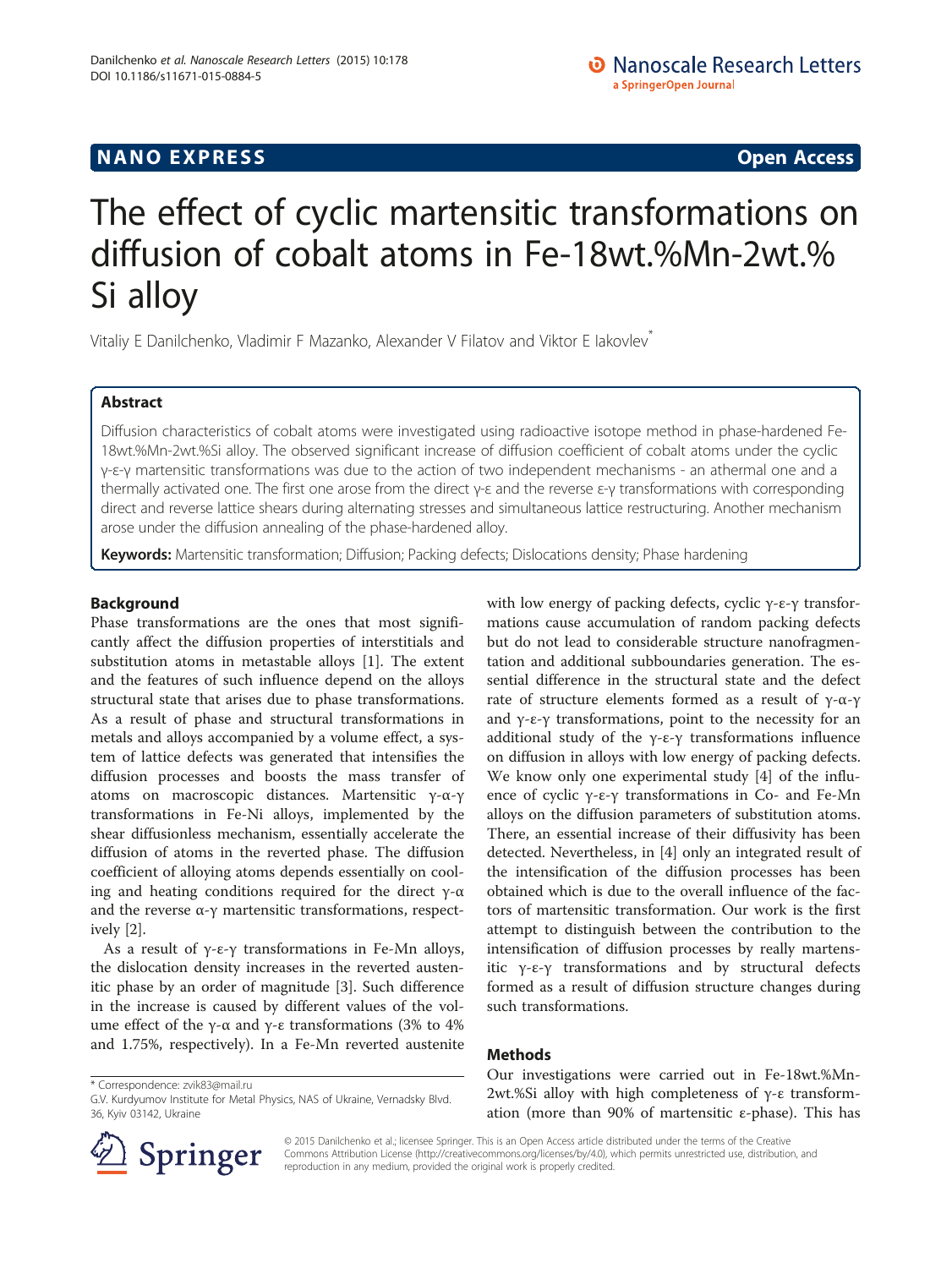enabled us to reach a high scale phase hardening by cyclic γ-ε-γ transformations.

The direct, γ-ε transformation in the alloy, occurred as the result of cooling in liquid nitrogen, and the reverse, ε-γ one, took place during consequent heating in a salt bath  $(55\%NaNO<sub>3</sub> + 45\%KNO<sub>3</sub>)$  at the temperature of 380°C. The temperature points of the investigated alloy were:  $Ms = 80^{\circ}C$ ,  $Mf = -110^{\circ}C$ ,  $As = 220^{\circ}C$ ,  $Af =$ 380°C.

The cooling and the heating rates during the transformations were made as high as possible and reached 20°/s and 80°/s, respectively. Such mode of thermocycling inhibited relaxation processes and provided the effective accumulation of structural defects as a result of the direct and the reverse transformations. Such defects are capable to influence significantly on diffusion processes in phase hardened alloys. Really, in [[5\]](#page-3-0) it has already been noted that a noticeable increase of the diffusion coefficient in iron and thallium was found only by reaching some critical rate of thermocycling. After γ-ε-γ transformations, homogenizing annealing of phase hardened alloys was carried out at 250°C and 325°C.

Phase analysis was performed on automatic X-ray diffractometer DRON-3 under monochromatic Feradiation. The amount of ε-phase was measured by the integrated intensity of diffraction reflexes (111)γ and (002)ε ratio [[6\]](#page-3-0):

$$
M_{\varepsilon} = \frac{100\%}{1 + 0.27 \frac{I_{(111)_y}}{I_{(002)_\varepsilon}}}
$$
(1)

The use of the specified reflexes from austenite and εmartensite areas, which were parallel in accordance with orientation correlations between FCC and HCP lattices, has enabled us to calculate the amount of ε-phase without a reduction in the measurement precision that could arise in case of a texture appearance under the thermocycling. The amount of martensitic phase was measured with the accuracy of 0.5%.

The diffusion characteristics were determined by a radioactive method. A layer with radioactive isotope  ${}^{60}Co$ was deposited on one of the austenitic alloy surfaces. The thickness of the isotope was less than 0.5 microns and βactivity was  $(5 \times 10^3 \pm 50)$  pulses/min. The concentration distribution of cobalt in depth after the cyclic martensitic γ-ε-γ transformations and diffusion annealing at temperatures 250°C and 325°C was determined by removing the layers of the sample of the alloy and measuring the integral radioactivity of the rest of the sample. The thickness of each layer was determined by weighing on microanalytical scales and calculating with the formula:

$$
\Delta h = \frac{h_0}{P_0} \Delta P,\tag{2}
$$

where  $h_0$  and  $P_0$  are respectively the thickness and the weight of the initial sample,  $\Delta h$  and  $\Delta P$  are the thickness and the weight of the removed layer.

To calculate the diffusion coefficient, we used the following formula (from Fick's first law) [\[7\]](#page-3-0):

$$
D = -\frac{1}{4\tau \cdot t\mathfrak{g}\alpha} \tag{3}
$$

where  $tg(\alpha)$  was determined from the graph:

$$
f(x_n^2) = \lg\left(\frac{\partial I_n}{\partial x_n}\right) \tag{4}
$$

and  $t$  is the diffusion annealing time,  $x$  is the penetration depth of the isotope into the sample, I is the intensity of the isotope at a certain depth. The measurement accuracy of the diffusion coefficient was 20%.

#### Results and discussion

The analysis of the distribution of cobalt atoms in depth has showed that, as a result of cyclic  $γ$ -ε-γ transformations without additional diffusion annealing, they penetrate into the alloy volume to certain depths. After the first cycle of transformations, the penetration depth of cobalt atoms was already 3.5 microns (Figure 1, curve 1). Increasing the number of cycles led to further penetration of cobalt atoms. After 50 and 200 cycles, the depths were 7 and 13 microns, respectively (Figure 1, curves 2 and 3).

We could not calculate the diffusion coefficient of cobalt using diffusion profiles because we had no way to determine the time length of the cobalt diffusion penetration into the bulk of the alloy, which is obviously

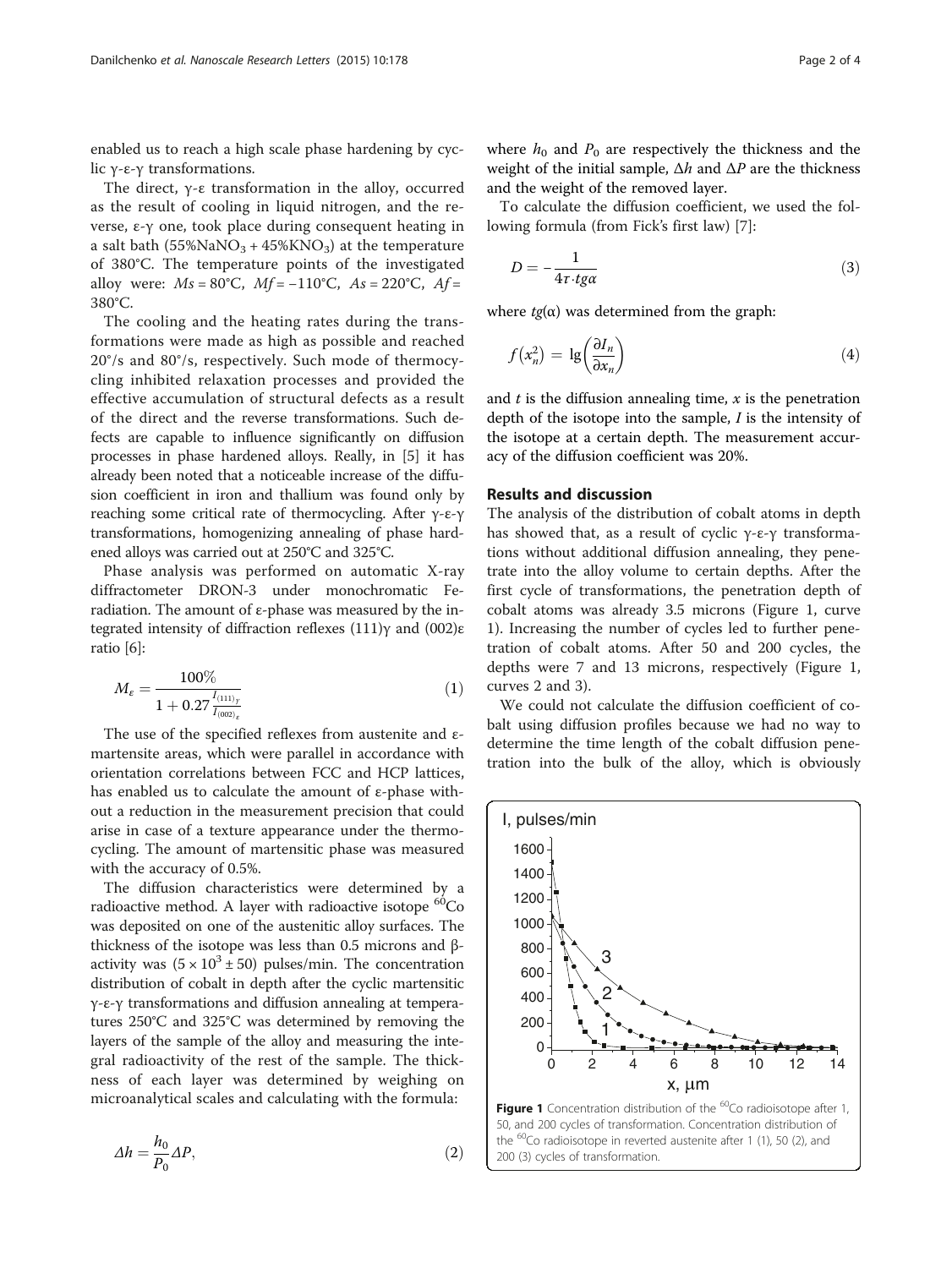comparable with the time of martensitic transformation. It should be considered that the mechanism of transfer of cobalt atoms is connected with actual structural f.c.c. - h.c.p. - f.c.c. restructuring and related resulting stress field due to changes in the size and volume of crystals that turn. The increase of penetration depth under repeated cycles indicated the possibility of accumulation of internal stresses that consistently stimulated further diffusion of cobalt atoms. Obviously, this mechanism of moving substitution atoms can be considered mainly athermal. Previously, it was shown that an athermal mechanism of substitution and interstitial atom mass transfer was realized by explosive kinetics of γ-α transformation in iron alloys [[8,9\]](#page-3-0).

Under γ-ε-γ transformations, in local areas of alloy, internal tensile and compressive stresses cyclically occurred, in accordance with the character of the direct γ-ε (increasing of specific volume) and reverse  $\varepsilon$ -γ (decreasing of specific volume) transformations. Stretched regions occurred as a result of the direct γ-ε transformation at low temperatures, when the relaxation processes were inhibited and internal stresses did persist. This created the conditions for the transport of cobalt atoms into such areas. Obviously, the reverse ε-γ transformation created more weak conditions for the migration of substitution atoms under a thermal mechanism.

In order to detect the thermally activated diffusion part in phase-hardened Fe-18wt.%Mn-2wt.%Si alloy, we subsequently conducted an investigation of isothermal annealing influence on the parameters of the diffusion of cobalt. After γ-ε-γ transformations, we additionally annealed the phase-hardened specimens for 2500 hours

at 250°C and 325°C, thus realizing the diffusion annealing cycle for further stimulation of the diffusion of cobalt atoms. The annealing time at maximum temperature under cycling was rather small compared to the additional time of the diffusion annealing. To avoid relaxation processes in the reverted austenite, we prevented overheating above the temperature at the final point of inverse transformation. After thermal cycling and additional isothermal annealing, the amount of  $\varepsilon$ -phase in the samples was over 90%. This indicated that the diffusion parameters of the phase-hardened alloy related mainly to ε-phase.

Diffusion annealing of the phase-hardened alloy led to the penetration of cobalt atoms to macroscopic distances. Thus, for example, after the first and the hundredth cycles the penetration depth was respectively 3.5 and 12 microns, whereas after following annealing at 250°C the penetration depth increased up to 80 and 133 microns. Increasing of annealing temperature to 325°C caused an additional penetration of tracer atoms into the alloy (Figure 2).

Calculations have shown (Figure 3) that after the first cycle of transformations the diffusion coefficient of cobalt D at a temperature of 250°C was equal to 2.36 × 10<sup>-13</sup> cm<sup>2</sup>/s. Increasing the number of γ-ε-γ cycles has led to a monotonic increase of the parameter D. As a result of 500 cycles of transformations, the parameter D increased about 3.6 times compared to that of the first cycle.

Therefore, a significant diffusion intensification of cobalt atoms under cyclic γ-ε-γ transformations is associated with the effect of two independent mechanisms an athermal and a thermally activated one. The first